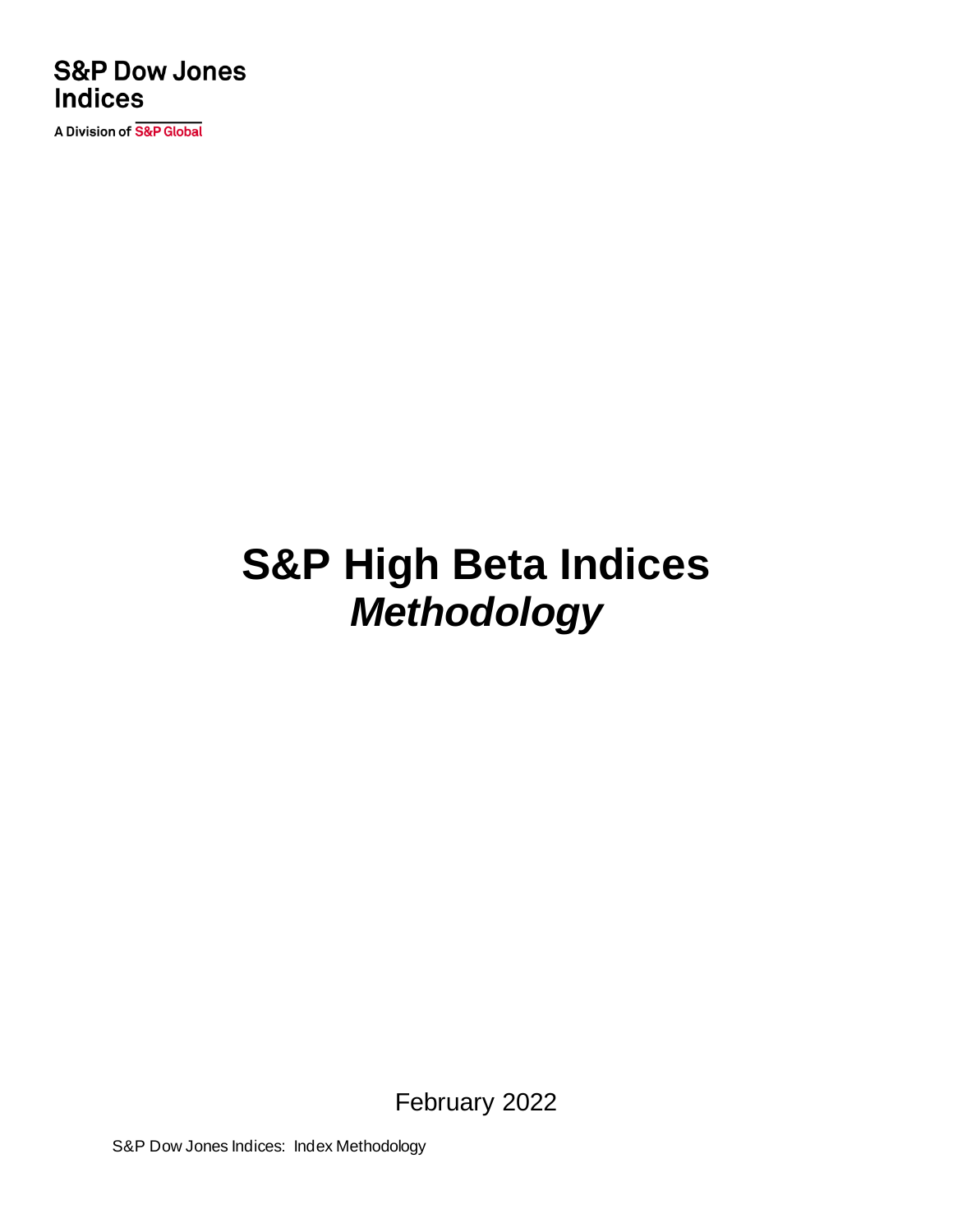# Table of Contents

| Introduction                |                                                                   | 3  |
|-----------------------------|-------------------------------------------------------------------|----|
|                             | <b>Index Objective and Highlights</b>                             | 3  |
|                             | <b>Index Family</b>                                               | 3  |
|                             | <b>Supporting Documents</b>                                       | 4  |
| <b>Eligibility Criteria</b> |                                                                   | 5  |
|                             | <b>Index Eligibility</b>                                          | 5  |
|                             | Securities Domiciled in Russia and India                          | 5  |
|                             | <b>Mainland Chinese-Traded Stocks</b>                             | 5  |
|                             | Multiple Share Classes and Dual Listed Companies                  | 5  |
| <b>Index Construction</b>   |                                                                   | 6  |
|                             | <b>Constituent Selection</b>                                      | 6  |
|                             | <b>Constituent Weightings</b>                                     | 6  |
|                             | <b>Index Calculations</b>                                         | 7  |
| <b>Index Maintenance</b>    |                                                                   | 8  |
|                             | Rebalancing                                                       | 8  |
|                             | <b>Corporate Actions</b>                                          | 8  |
|                             | <b>Other Adjustments</b>                                          | 9  |
|                             | <b>Currency of Calculation and Additional Index Return Series</b> | 9  |
|                             | <b>Base Dates and History Availability</b>                        | 9  |
| <b>Index Data</b>           |                                                                   | 10 |
|                             | <b>Calculation Return Types</b>                                   | 10 |
| Index Governance            |                                                                   | 11 |
|                             | <b>Index Committee</b>                                            | 11 |
| <b>Index Policy</b>         |                                                                   | 12 |
|                             | <b>Announcements</b>                                              | 12 |
|                             | <b>Pro-forma Files</b>                                            | 12 |
|                             | <b>Holiday Schedule</b>                                           | 12 |
|                             | Rebalancing                                                       | 12 |
|                             | <b>Unexpected Exchange Closures</b>                               | 12 |
|                             | <b>Recalculation Policy</b>                                       | 12 |
|                             | <b>Real-Time Calculation</b>                                      | 12 |
|                             | <b>Contact Information</b>                                        | 13 |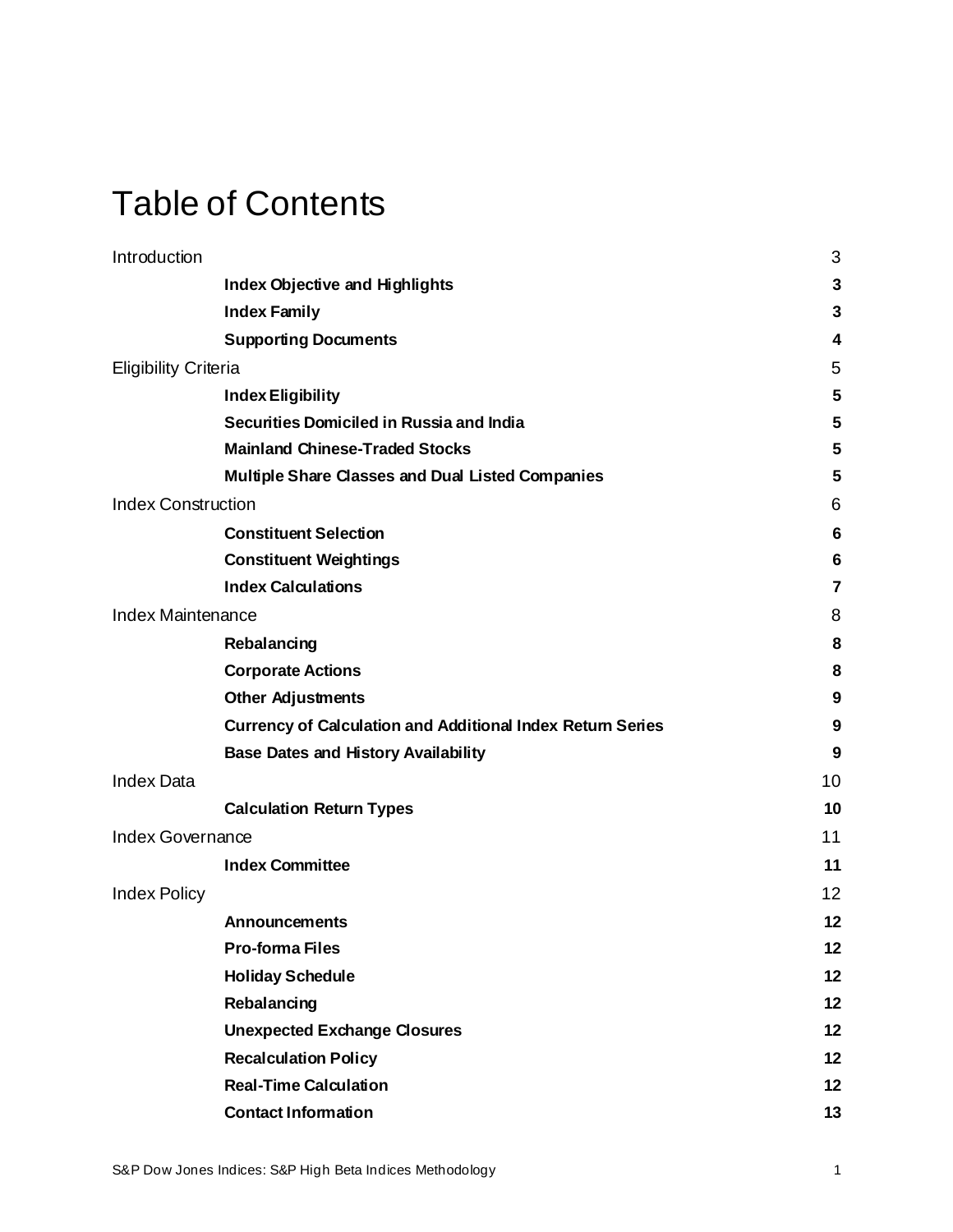| <b>Index Dissemination</b> |                                    | 14 |
|----------------------------|------------------------------------|----|
|                            | <b>Tickers</b>                     | 14 |
|                            | <b>Index Data</b>                  | 14 |
|                            | Web site                           | 14 |
| Appendix I                 |                                    | 15 |
|                            | <b>Methodology Changes</b>         | 15 |
| Appendix II                |                                    | 16 |
|                            | <b>EU Required ESG Disclosures</b> | 16 |
| <b>Disclaimer</b>          |                                    | 17 |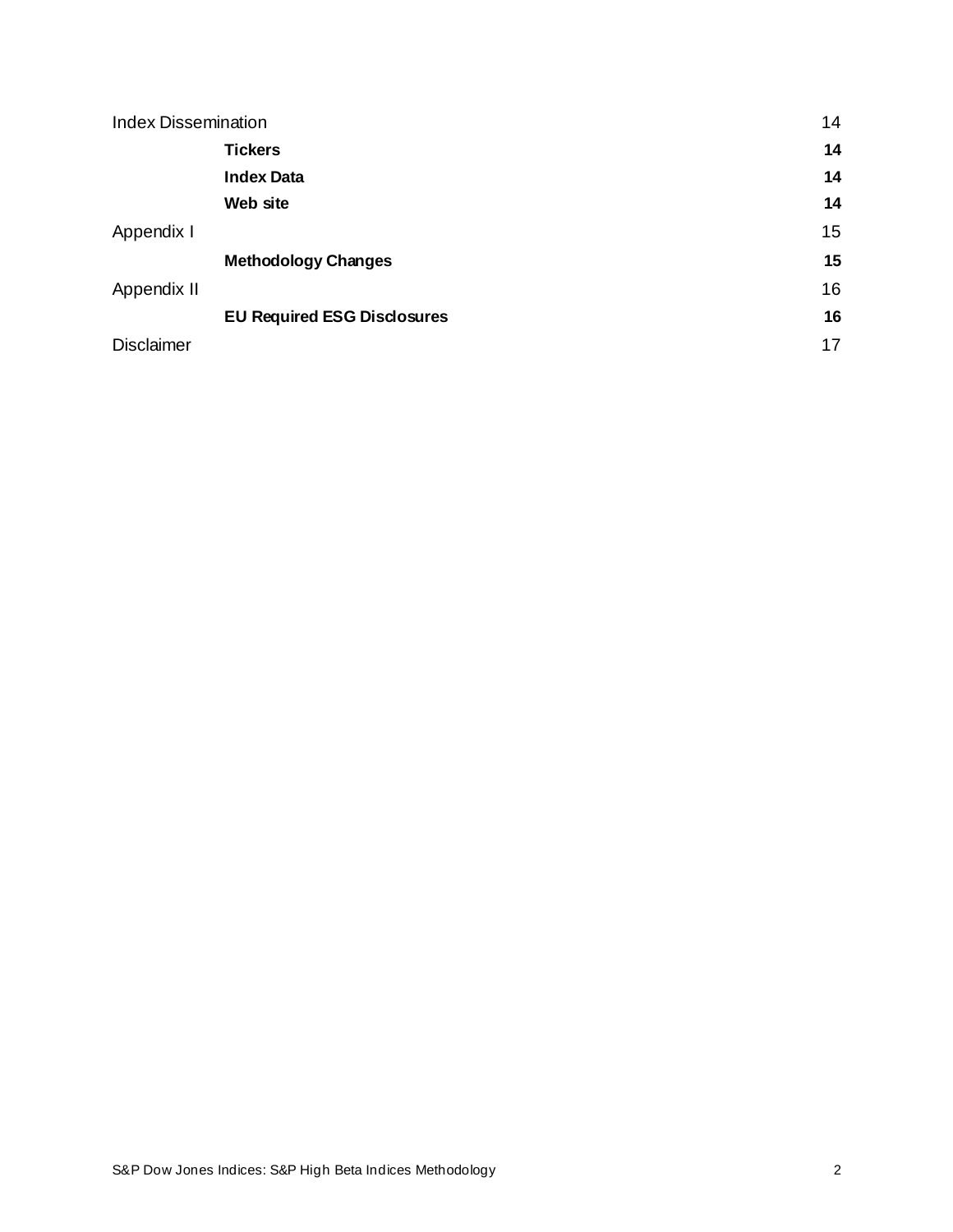### <span id="page-3-0"></span>Introduction

### <span id="page-3-1"></span>**Index Objective and Highlights**

The S&P High Beta Indices measure the performance of stocks that are the most sensitive to market returns. Sensitivity is measured by the beta of an individual stock. The beta used in the calculation is the slope of the regression line of the security's trailing past-year price returns versus the daily price returns of an S&P benchmark index over the same period, both measured in U.S. dollars. Constituents are assigned index weights proportional to their betas or the squares of their betas.

### <span id="page-3-2"></span>**Index Family**

The S&P High Beta Indices include:

- **S&P 500 High Beta Index.** The index measures the performance of the 100 constituents in the S&P 500 that are most sensitive to changes in market returns. For this index, the market is represented by the performance of the S&P 500.
- **S&P 500 High Beta Index (CAD Hedged).** The index measures the performance of a strategy that is long the S&P 500 High Beta Index hedged against fluctuations of the U.S. dollar (US\$) versus the Canadian dollar (C\$).
- **S&P 500 Enhanced Beta 50 Index.** The index measures the performance of the 50 constituents in the S&P 500 that are most sensitive to changes in market returns. The index weights are proportional to the squares of corresponding betas. The index rebalances monthly and employs a single constituent weight cap of 10%. For this index, the market is represented by the performance of the S&P 500.
- **S&P MidCap 400 High Beta Index.** The index measures the performance of the 80 constituents in the S&P MidCap 400 that are most sensitive to changes in market returns. For this index, the market is represented by the performance of the S&P MidCap 400.
- **S&P SmallCap 600 High Beta Index.** The index measures the performance of the 120 constituents in the S&P SmallCap 600 that are most sensitive to changes in market returns. For this index, the market is represented by the performance of the S&P SmallCap 600.
- **S&P SmallCap 600 High Beta 100 Index.** The index measures the performance of the 100 constituents in the S&P SmallCap 600 that are most sensitive to changes in market returns. The index rebalances monthly and employs a single constituent weight cap of 5%. For this index, the market is represented by the performance of the S&P SmallCap 600.
- **S&P BMI International Developed High Beta Index.** The index measures the performance of the 200 constituents in the S&P Developed Ex. U.S & Korea LargeMidCap Index that are most sensitive to changes in market returns. For this index, the market is represented by the performance of the S&P Developed Ex. U.S & Korea LargeMidCap Index.
- **S&P BMI Emerging Markets High Beta Index.** The index measures the performance of the 200 constituents in the S&P Emerging Plus LargeMidCap Index that are most sensitive to changes in market returns. For this index, the market is represented by the performance of the S&P Emerging Plus LargeMidCap Index.
- **S&P Europe 350 Enhanced Beta 50 Index.** The index measures the performance of the 50 constituents in the S&P Europe 350 that are most sensitive to changes in market returns. The index weights are proportional to the squares of corresponding betas. The index rebalances monthly and employs a single constituent weight cap of 10%. For this index, the market is represented by the performance of the S&P Europe 350.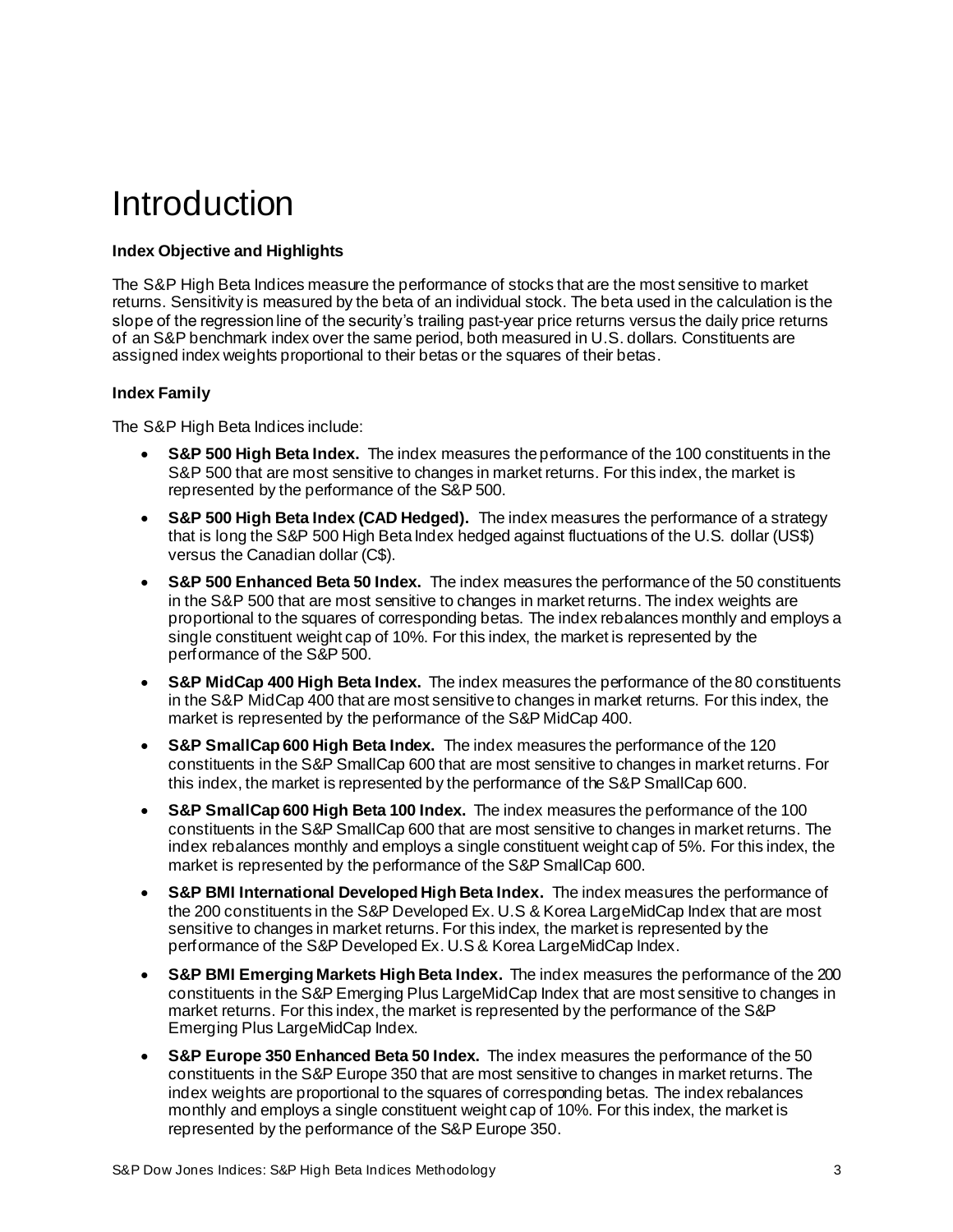### <span id="page-4-0"></span>**Supporting Documents**

This methodology is meant to be read in conjunction with supporting documents providing greater detail with respect to the policies, procedures and calculations described herein. References throughout the methodology direct the reader to the relevant supporting document for further information on a specific topic. The list of the main supplemental documents for this methodology and the hyperlinks to those documents is as follows:

| <b>Supporting Document</b>                                                         | <b>URL</b>                                     |
|------------------------------------------------------------------------------------|------------------------------------------------|
| S&P Dow Jones Indices' Equity Indices Policies &  <br><b>Practices Methodology</b> | <b>Equity Indices Policies &amp; Practices</b> |
| S&P Dow Jones Indices' Index Mathematics<br>Methodology                            | <b>Index Mathematics Methodology</b>           |
| S&P Dow Jones Indices' Float Adjustment<br>Methodology                             | <b>Float Adjustment Methodology</b>            |

This methodology was created by S&P Dow Jones Indices to achieve the aforementioned objective of measuring the underlying interest of each index governed by this methodology document. Any changes to or deviations from this methodology are made in the sole judgment and discretion of S&P Dow Jones Indices so that the index continues to achieve its objective.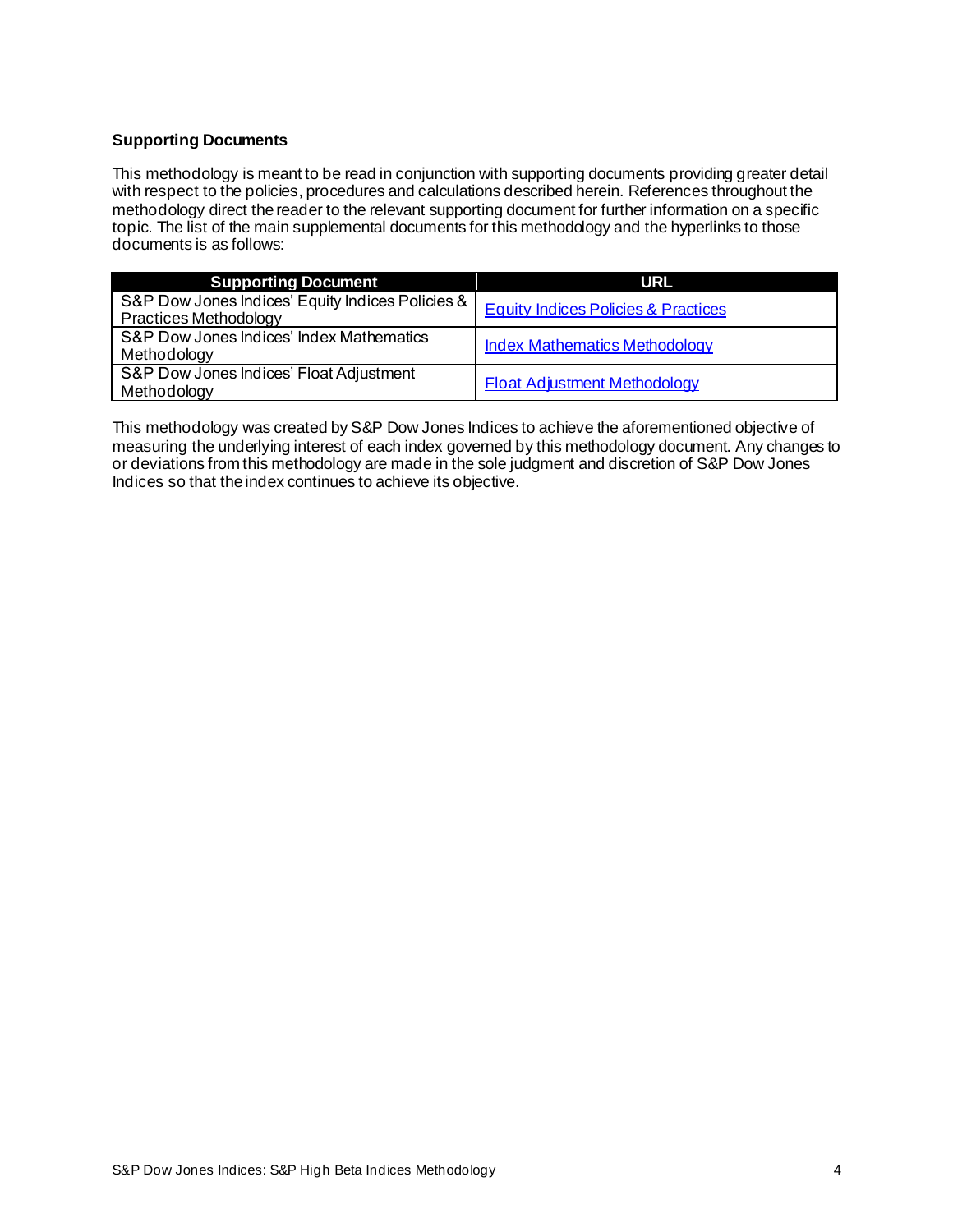# <span id="page-5-0"></span>Eligibility Criteria

### <span id="page-5-1"></span>**Index Eligibility**

For information on stock eligibility criteria and index management rules of the S&P 500, S&P MidCap 400, S&P SmallCap 600, S&P Developed Ex. US & South Korea LargeMidCap, S&P Emerging Plus LargeMidCap, and S&P Europe 350 indices, please refer to the *S&P U.S. Indices*, *S&P Europe 350 Index Family, and S&P Global BMI, S&P/IFCI Index Methodologies* at *[www.spglobal/spdji.com](http://www.spdji.com/)*.

**Liquidity.** As of the rebalancing reference date, stocks must have a minimum three-month average daily value traded (ADVT) for the following indices:

• S&P BMI Emerging High Beta Index US\$ 3 million

For current index constituents, the minimum three-month ADVT is US\$ 2.5 million.

**Trading History.** As of the rebalancing reference date, stocks must have been issued and trading for at least one calendar year. Generally, a stock must have traded on all trading days (252 days for U.S. based indices and 12 months for non-U.S. indices) prior to the rebalancing reference date. However, the Index Committee may exercise discretion in situations where a stock was subject to a temporary trading halt during that period.

### <span id="page-5-2"></span>**Securities Domiciled in Russia and India**

Locally listed shares of companies domiciled in either Russia or India are ineligible for inclusion in the S&P BMI Emerging Markets High Beta Index. However, their developed market listings, which include ADRs (levels II and III only) and GDRs, are eligible for inclusion. If the Russian and Indian companies do not have any developed-market listings, then they are excluded from the S&P BMI Emerging Markets High Beta Index eligible universe. The developed-market listings are first screened to ensure that they meet the S&P BMI Emerging Markets High Beta Index liquidity criteria before being considered eligible for the High Beta universe.

#### <span id="page-5-3"></span>**Mainland Chinese-Traded Stocks**

All mainland Chinese-traded stocks in the S&P Emerging Plus LargeMidCap Index are ineligible for inclusion in the S&P BMI Emerging Markets High Beta Index. However, any Hong Kong listed shares in the S&P Emerging Plus LargeMidCap Index are eligible for inclusion.

*For more information on the Investable Weight Factor (IWF), please refer to S&P Dow Jones Indices' Float Adjustment Methodology.*

### <span id="page-5-4"></span>**Multiple Share Classes and Dual Listed Companies**

Each company is represented once by the Designated Listing. For more information regarding the treatment of multiple share classes, please refer to Approach B within the Multiple Share Classes section of the S&P Dow Jones Indices' Equity Indices Policies & Practices Methodology.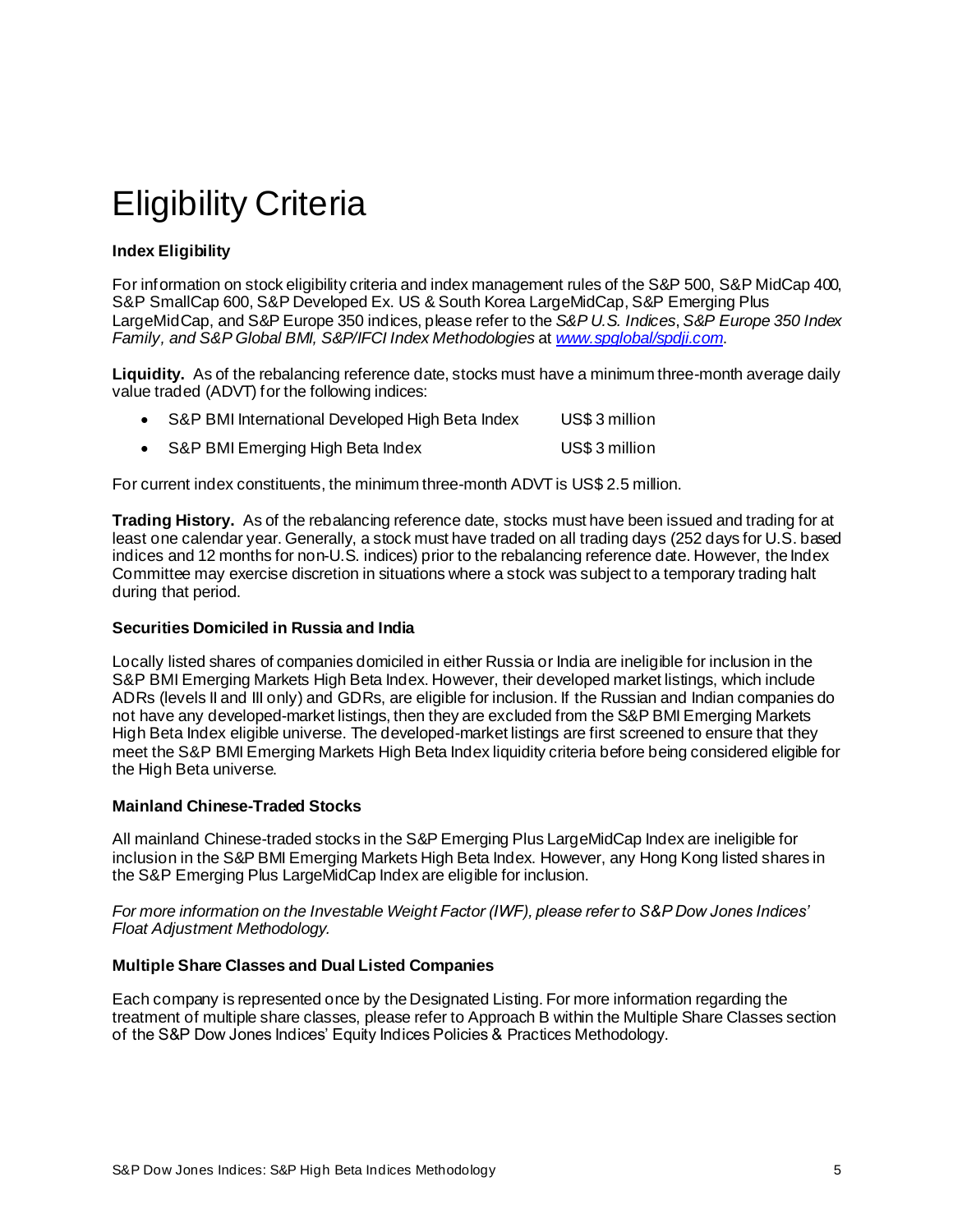# <span id="page-6-0"></span>Index Construction

### <span id="page-6-1"></span>**Constituent Selection**

The selection of index constituents is done as follows:

Constituent's betas are calculated using trailing daily price changes over the prior 252 days for U.S. based indices and 12 months for non-U.S. indices. Constituents are then ranked in descending order by beta.

| Index                                           | <b>Index Universe</b>                          | <b>Target Count</b> |
|-------------------------------------------------|------------------------------------------------|---------------------|
| S&P 500 High Beta Index                         | S&P 500                                        | 100                 |
| S&P 500 Enhanced Beta 50 Index                  | S&P 500                                        | 50                  |
| S&P MidCap 400 High Beta Index                  | S&P MidCap 400                                 | 80                  |
| S&P SmallCap 600 High Beta Index                | S&P SmallCap 600                               | 120                 |
| S&P BMI International Developed High Beta Index | S&P Developed Ex. US & South Korea LargeMidCap | 200                 |
| S&P BMI Emerging Markets High Beta Index        | S&P Emerging Plus LargeMidCap                  | 200                 |
| S&P Europe 350 Enhanced Beta 50 Index           | S&P Europe 350 Index                           | 50                  |
| S&P SmallCap 600 High Beta 100 Index            | S&P SmallCap 600                               | 100                 |

#### <span id="page-6-2"></span>**Constituent Weightings**

**High Beta Indices.** At each rebalancing, the weight,  $w_i$ , for each index constituent  $i$  is set proportional to its beta:

$$
w_i = \frac{Beta_i}{\sum_{j=1}^{N} Beta_j}
$$

where:

- S&P 500 High Beta Index:  $N = 100$
- S&P MidCap 400 High Beta Index:  $N = 80$
- S&P SmallCap 600 High Beta Index: N = 120
- S&P SmallCap 600 High Beta 100 Index:  $N=100$ , subject to a single constituent weight cap of 5%<sup>1</sup>
- S&P BMI International Developed High Beta Index: N = 200
- S&P BMI Emerging Markets High Beta Index: N = 200

**High Beta Squared Indices.** At each rebalancing, the weight,  $w_i$ , for each index constituent  $i$  is set proportional to the square of its beta:

$$
w_i = \frac{Beta_i^2}{\sum_{j=1}^{N} Beta_j^2}
$$

where:

- S&P 500 Enhanced Beta 50 Index:  $N = 50$ , subject to a single constituent weight cap of 10%<sup>2</sup>
- S&P Europe 350 Enhanced Beta 50 Index: N=50, subject to a weight cap of 10%<sup>2</sup>

 $^{\rm 1}$  Any excess weight is redistributed proportionally to remaining constituents. This process is repeated iteratively until no we ight breaches the 5% limit.

<sup>&</sup>lt;sup>2</sup> Any excess weight is redistributed proportionally to remaining constituents. This process is repeated iteratively until no we ight breaches the 10% limit.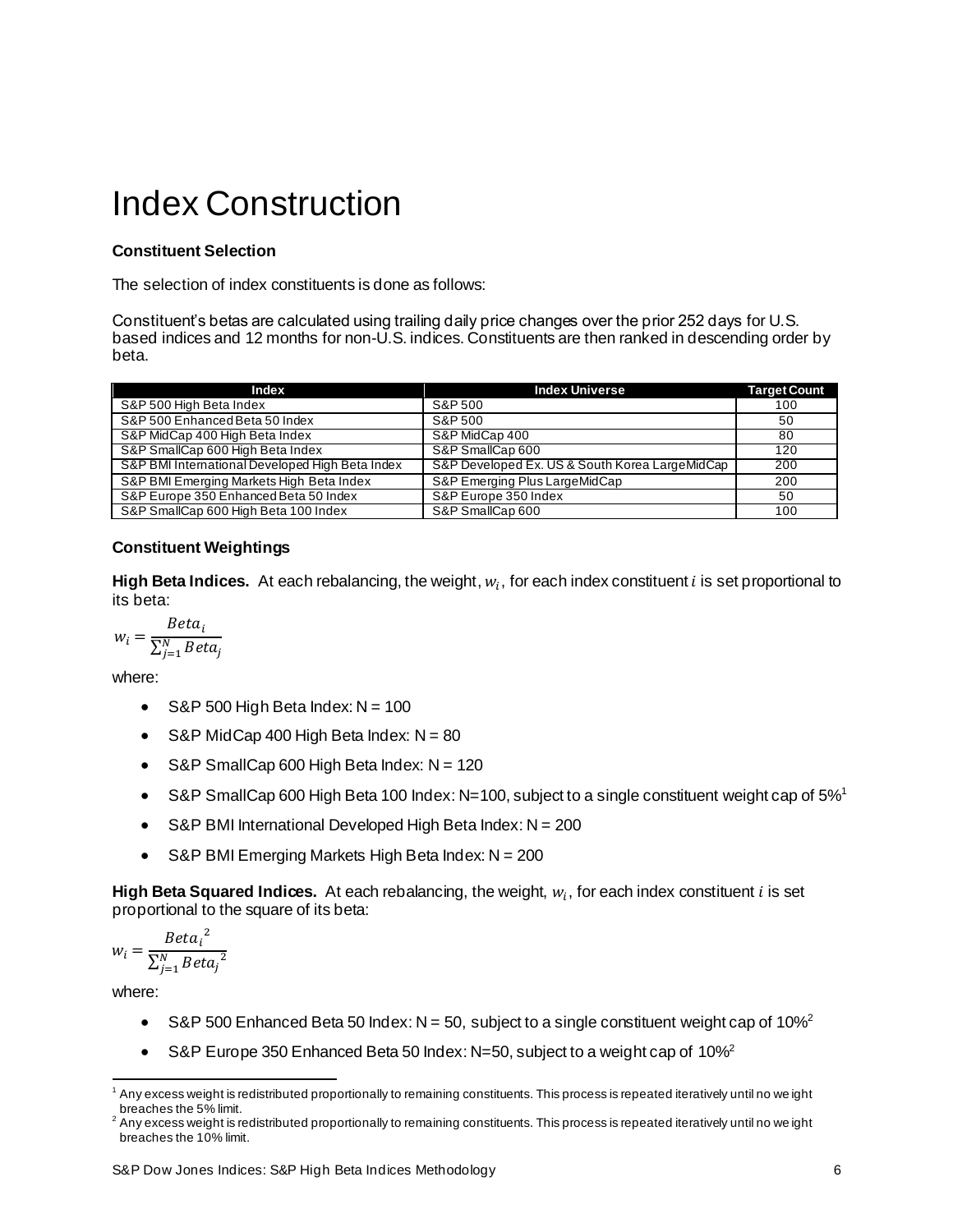### <span id="page-7-0"></span>**Index Calculations**

The indices are calculated by means of the divisor methodology used in all S&P Dow Jones Indices' equity indices.

*For more information on index calculations, please refer to the Non-Market Capitalization Weighted Indices section of S&P Dow Jones Indices' Index Mathematics Methodology.*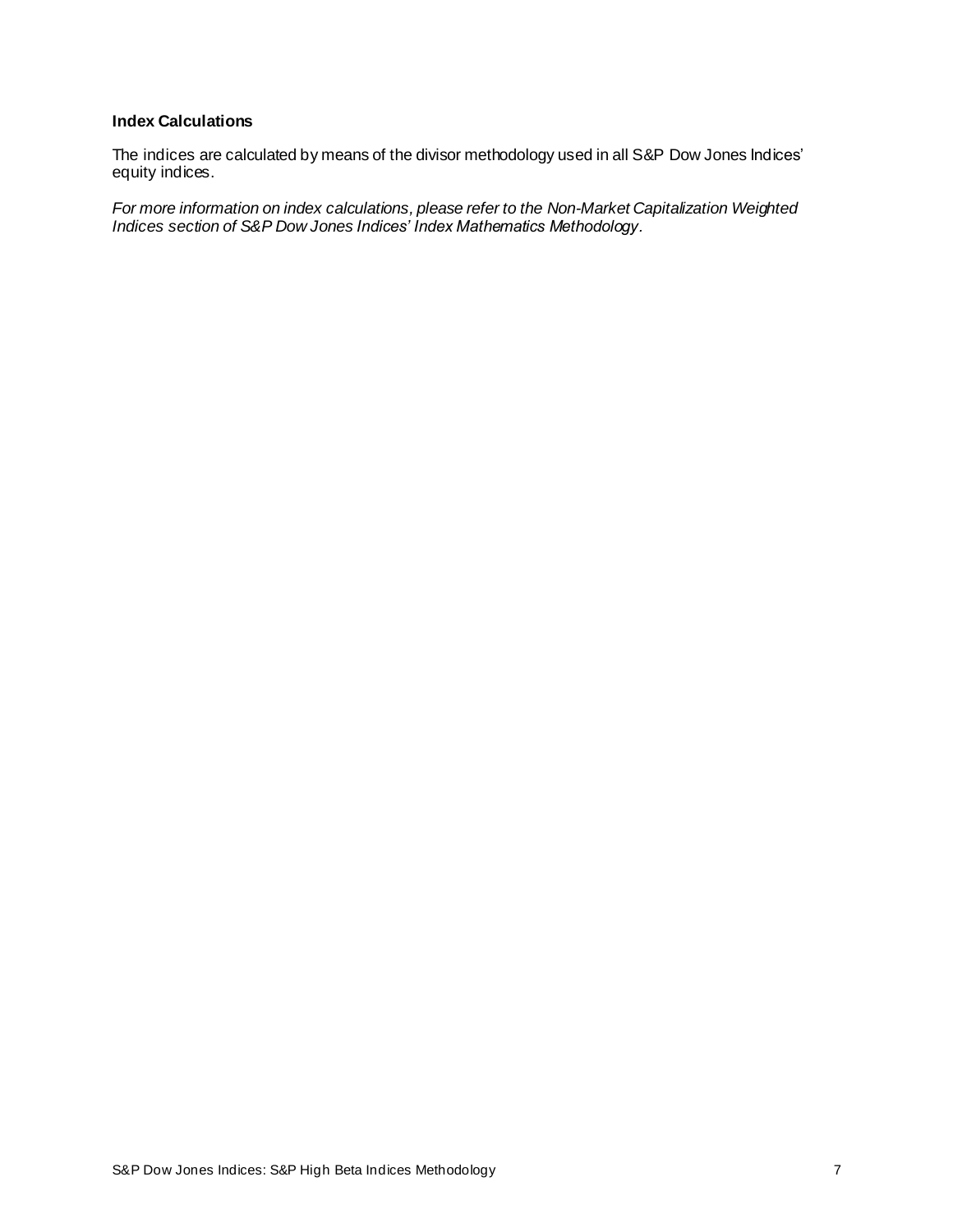# <span id="page-8-0"></span>Index Maintenance

### <span id="page-8-1"></span>**Rebalancing**

| <b>Index</b>                                                                                        | <b>Effective Date</b><br>(after the close of)             | <b>Reference Date</b><br>(after the close of)                     | <b>Index Weights and</b><br><b>Constituent Index Shares</b>                                                                                             |
|-----------------------------------------------------------------------------------------------------|-----------------------------------------------------------|-------------------------------------------------------------------|---------------------------------------------------------------------------------------------------------------------------------------------------------|
| S&P 500 High Beta Index<br>S&P MidCap 400 High Beta<br>Index<br>S&P SmallCap 600 High<br>Beta Index | Third Friday of February,<br>May, August, and<br>November | Last trading day of<br>January, April, July, and<br>October       | Index weights are assigned<br>based on betas as of the<br>rebalancing reference date.<br>Constituents' index shares are<br>calculated using the closing |
| S&P BMI International<br>Developed High Beta Index<br>S&P BMI Emerging Markets<br>High Beta Index   | Third Friday of March,<br>June, September and<br>December | Last trading day of<br>February, May, August,<br>and November     | prices on the Wednesday prior<br>to the second Friday of the<br>rebalancing month as the<br>reference price.                                            |
| S&P 500 Enhanced Beta 50<br>Index<br>S&P SmallCap 600 High<br>Beta 100 Index                        | Last business day of each<br>month                        | Seven business days<br>prior to the rebalancing<br>effective date | Index weights are assigned<br>based on betas as of the<br>rebalancing reference date.<br>Constituents' index shares are                                 |
| S&P Europe 350 Enhanced<br>Beta 50 Index                                                            |                                                           |                                                                   | calculated using the closing<br>prices four business days prior<br>to the rebalance effective date.                                                     |

Index shares are calculated and assigned to each stock to arrive at the weights determined on the reference date. Since index shares are assigned in advance, the actual weight of each stock at the rebalancing differs from these weights due to market movements.

### <span id="page-8-2"></span>**Corporate Actions**

| <b>Corporate Action</b>                                                                                                            | Adjustment Made to the Index                                                                                                                                                                                                                                                                                                                                        | <b>Divisor</b><br><b>Adjustment?</b> |
|------------------------------------------------------------------------------------------------------------------------------------|---------------------------------------------------------------------------------------------------------------------------------------------------------------------------------------------------------------------------------------------------------------------------------------------------------------------------------------------------------------------|--------------------------------------|
| Spin-off                                                                                                                           | The spun-off company is added, at a zero price, at the market close of the day<br>before the ex-date (with no divisor adjustment). The spun-off company is then<br>removed after at least one day of regular way trading (with a divisor adjustment).                                                                                                               |                                      |
| Rights Offering                                                                                                                    | The price is adjusted to the Price of the Parent Company minus (the<br>Price of the Rights Offering/Rights Ratio). Index shares changeso that<br>the company's weight remains the same as its weight before the rights<br>offering.                                                                                                                                 | No.                                  |
| Stock Split                                                                                                                        | Index shares are multiplied by and the price is divided by the split factor.                                                                                                                                                                                                                                                                                        | No                                   |
| Share Issuance or Share<br>Repurchase                                                                                              | None. Actual shares outstanding of the company play no role in the daily<br>index calculation.                                                                                                                                                                                                                                                                      | No.                                  |
| Special Dividends                                                                                                                  | The price of the stock making the special dividend payment is reduced by<br>the per share special dividend amount after the close of trading on the<br>day before the dividendex-date.                                                                                                                                                                              | Yes                                  |
| Delisting, acquisition or<br>any other corporate action<br>resulting in the deletion of<br>the stock from the<br>underlying index. | The stock is dropped from the index. This will cause the weights of the<br>rest of the stocks in the index to change proportionately. Additions are<br>made to the index only at the time of the quarterly rebalancing.                                                                                                                                             | Yes                                  |
| <b>Constituent Change</b>                                                                                                          | Except for spin-offs, there are no intra-rebalancing additions.                                                                                                                                                                                                                                                                                                     |                                      |
|                                                                                                                                    | Deletions due to delistings, acquisition or any other corporate event<br>resulting in the deletion of the stock from the index causes the weights of<br>the rest of the stocks in the index to change. Relative weights stay the<br>same. Constituents removed from their respective benchmark index are<br>also removed from their High Beta Index simultaneously. | Yes                                  |

*For more information on Corporate Actions, including Spin-Offs, please refer to S&P Dow Jones Indices' Equity Indices Policies & Practices Methodology.*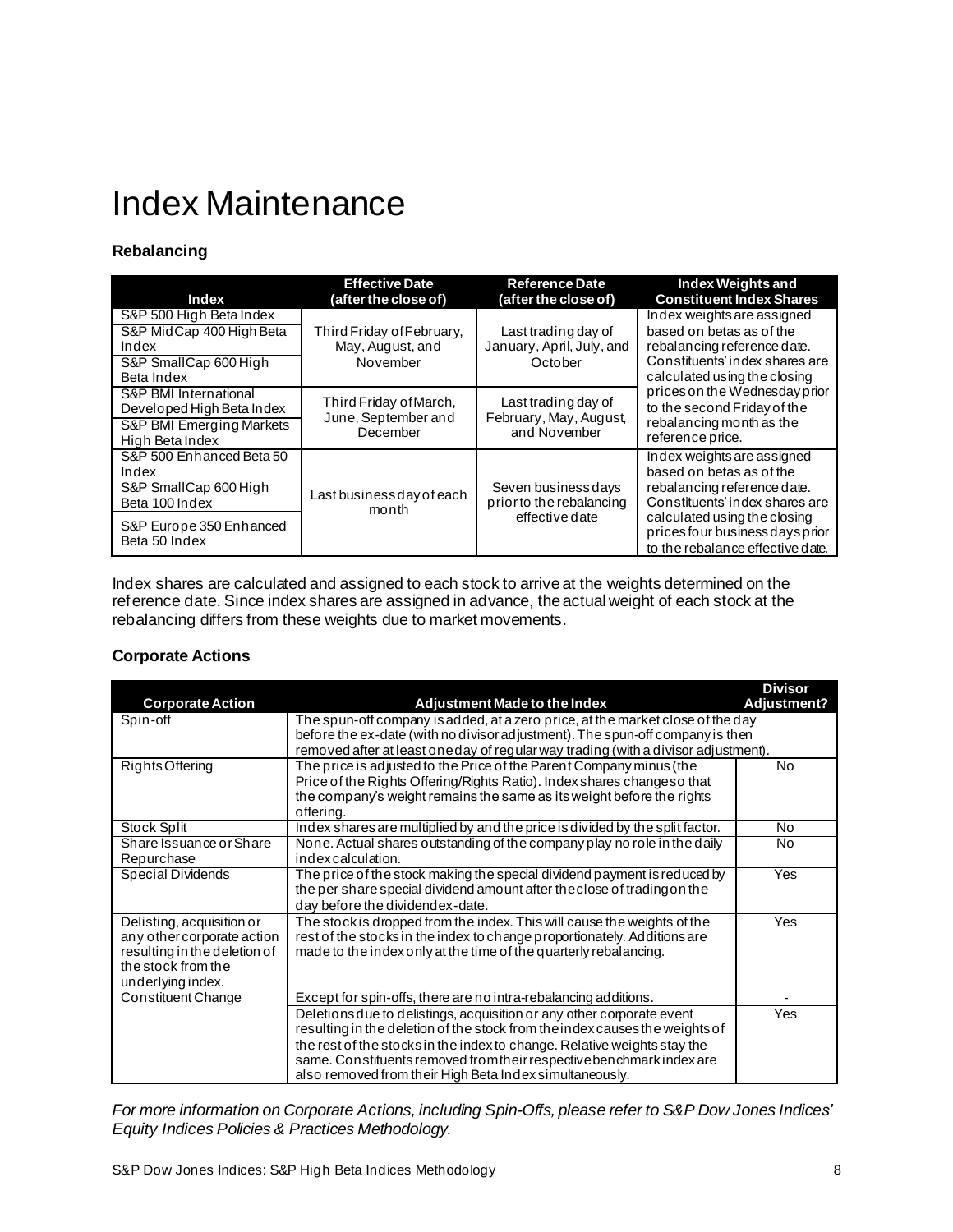### <span id="page-9-0"></span>**Other Adjustments**

In cases where there is no achievable market price for a stock being deleted, it can be removed at a zero or minimal price at the Index Committee's discretion, in recognition of the constraints faced by investors in trading bankrupt or suspended stocks.

#### <span id="page-9-1"></span>**Currency of Calculation and Additional Index Return Series**

The indices are calculated in U.S. dollars, Canadian dollars, and euros.

Real-time spot Forex rates, as supplied by Refinitiv, are used for ongoing index calculation of real-time indices.

WM/Refinitiv foreign exchange rates are taken daily at 4:00 PM London time and used in the calculation of the indices. These mid-market fixings are calculated by the WM Company based on Refinitiv data and appear on Refinitiv pages WMRA.

In addition to the indices detailed in this methodology, additional return series versions of the indices may be available, including, but not limited to: currency, currency hedged, decrement, fair value, inverse, leveraged, and risk control versions. For a list of available indices, please refer to the *[S&P DJI](https://www.spglobal.com/spdji/en/governance/methodology-and-regulatory-status/)  [Methodology & Regulatory Status Database](https://www.spglobal.com/spdji/en/governance/methodology-and-regulatory-status/)*.

*For information on various index calculations, please refer to S&P Dow Jones Indices' Index Mathematics Methodology.*

*For the inputs necessary to calculate certain types of indices, including decrement, dynamic hedged, fair value, and risk control indices, please refer to the Parameters documents available at [www.spglobal/spdji.com](http://www.spdji.com/)*.

#### <span id="page-9-2"></span>**Base Dates and History Availability**

Index history availability, base dates, and base values are shown in the table below.

|                                                 | Launch      | <b>First Value</b> |                        | <b>Base</b> |
|-------------------------------------------------|-------------|--------------------|------------------------|-------------|
| <b>Index</b>                                    | <b>Date</b> | <b>Date</b>        | Base Date <sup>3</sup> | Value       |
| S&P 500 High Beta Index                         | 04/04/2011  | 11/16/1990         | 11/16/1990             | 1000        |
| S&P 500 High Beta Index (CAD Hedged)            | 04/02/2012  | 11/29/2002         | 11/29/2002             | 1000        |
| S&P 500 Enhanced Beta 50 Index                  | 12/03/2021  | 01/31/2007         | 01/31/2007             | 1000        |
| S&P MidCap 400 High Beta Index                  | 01/30/2016  | 08/16/1991         | 08/16/1991             | 1000        |
| S&P SmallCap 600 High Beta Index                | 01/30/2016  | 02/17/1995         | 02/17/1995             | 1000        |
| S&P SmallCap 600 High Beta 100 Index            | 12/20/2021  | 01/31/2007         | 01/31/2007             | 1000        |
| S&P BMI International Developed High Beta Index | 02/06/2012  | 9/19/1997          | 9/19/1997              | 1000        |
| S&P BMI Emerging Markets High Beta Index        | 02/23/2012  | 9/19/1997          | 9/19/1997              | 1000        |
| S&P Europe 350 Enhanced Beta 50 Index           | 12/03/2021  | 01/31/2007         | 01/31/2007             | 1000        |

 $^3$  Net total return versions of the S&P MidCap 400 High Beta Index and S&P SmallCap 600 High Beta Index have base dates of 12/31/1997. Net total return versions of the S&P BMI International Developed High Beta Index and S&P BMI Emerging Markets High Beta Index have base dates of 12/29/2000.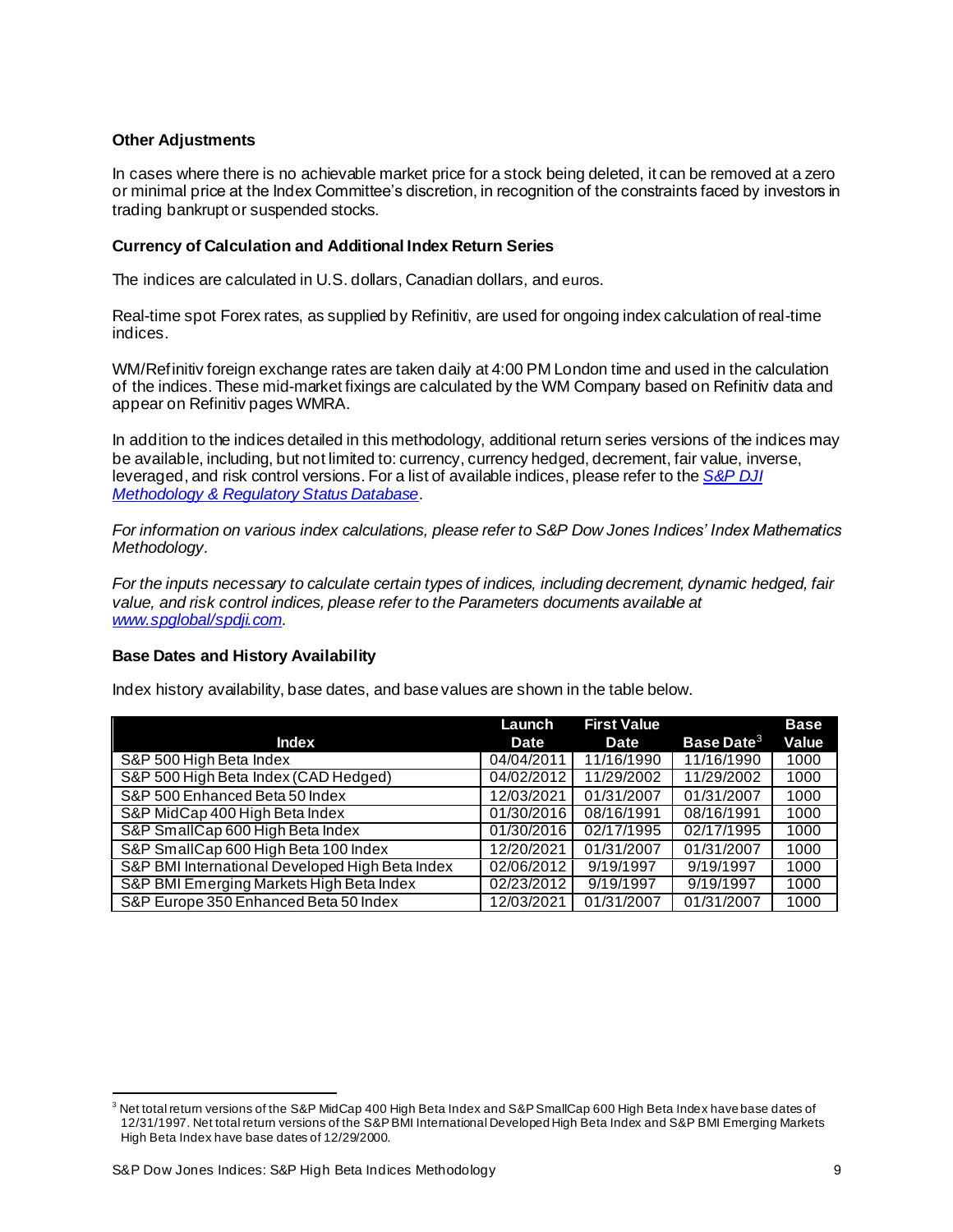# <span id="page-10-0"></span>Index Data

### <span id="page-10-1"></span>**Calculation Return Types**

S&P Dow Jones Indices calculates multiple return types which vary based on the treatment of regular cash dividends. The classification of regular cash dividends is determined by S&P Dow Jones Indices.

- Price Return (PR) versions are calculated without adjustments for regular cash dividends.
- Gross Total Return (TR) versions reinvest regular cash dividends at the close on the ex-date without consideration for withholding taxes.
- Net Total Return (NTR) versions, if available, reinvest regular cash dividends at the close on the ex-date after the deduction of applicable withholding taxes.

In the event there are no regular cash dividends on the ex-date, the daily performance of all three indices will be identical.

For a complete list of indices available, please refer to the daily index levels file (".SDL").

*For more information on the classification of regular versus special cash dividends as well as the tax rates used in the calculation of net return, please refer to S&P Dow Jones Indices' Equity Indices Policies & Practices Methodology.*

*For more information on the calculation of return types, please refer to S&P Dow Jones Indices' Index Mathematics Methodology*.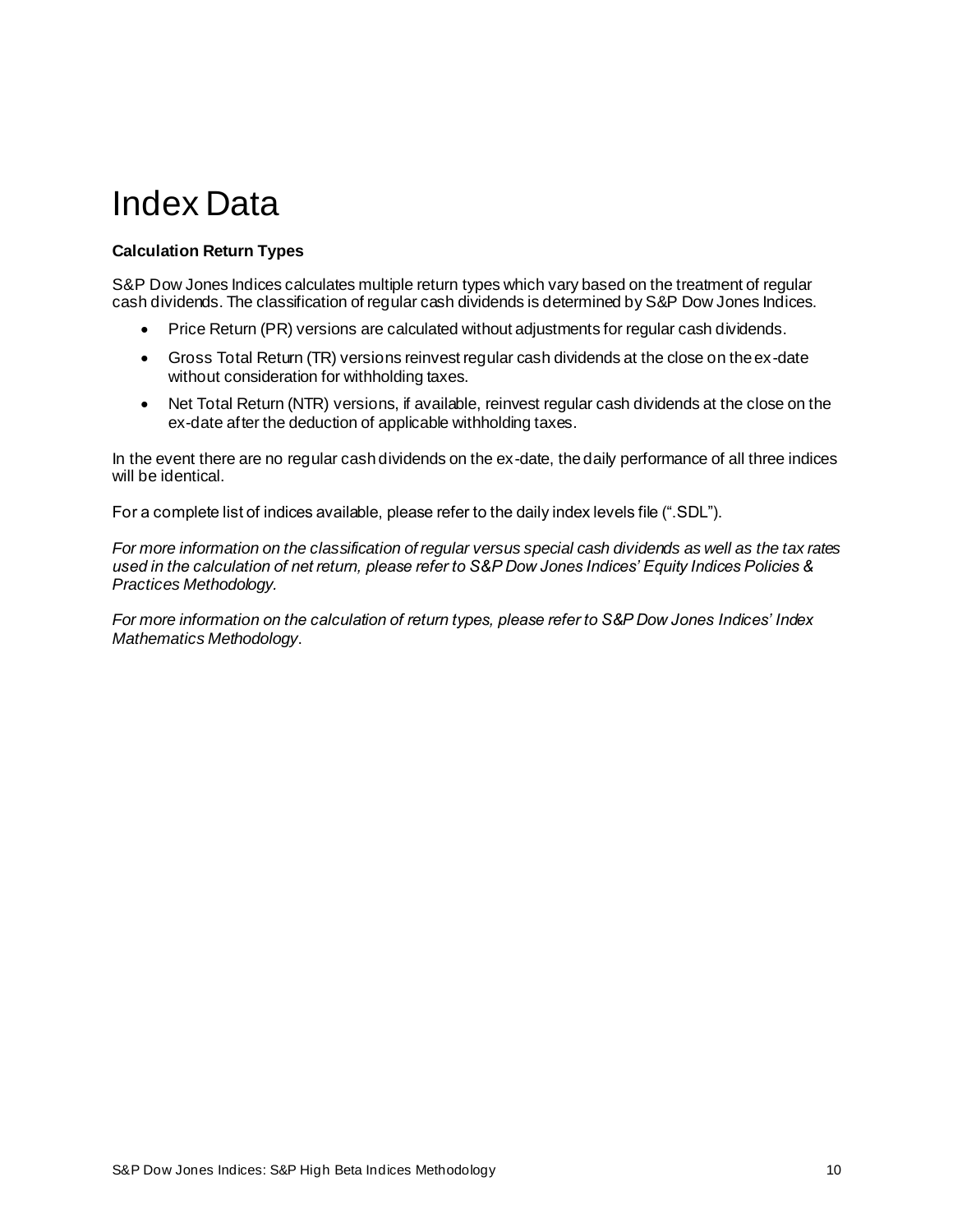# <span id="page-11-0"></span>Index Governance

### <span id="page-11-1"></span>**Index Committee**

An S&P Dow Jones Indices Index Committee maintains the indices. The Committee meets regularly. At each meeting, the Committee reviews pending corporate actions that may affect index constituents, statistics comparing the composition of the indices to the market, companies that are being considered as candidates for addition to an index, and any significant market events. In addition, the Committee may revise index policy covering rules for selecting companies, treatment of dividends, share counts or other matters.

S&P Dow Jones Indices considers information about changes to its indices and related matters to be potentially market moving and material. Therefore, all Committee discussions are confidential.

S&P Dow Jones Indices' Index Committees reserve the right to make exceptions when applying the methodology if the need arises. In any scenario where the treatment differs from the general rules stated in this document or supplemental documents, clients will receive sufficient notice, whenever possible.

In addition to the daily governance of indices and maintenance of index methodologies, at least once within any 12-month period, the Index Committee reviews the methodology to ensure the indices continue to achieve the stated objectives, and that the data and methodology remain effective. In certain instances, S&P Dow Jones Indices may publish a consultation inviting comments from external parties.

*For information on Quality Assurance and Internal Reviews of Methodology, please refer to S&P Dow Jones Indices' Equity Indices Policies & Practices Methodology*.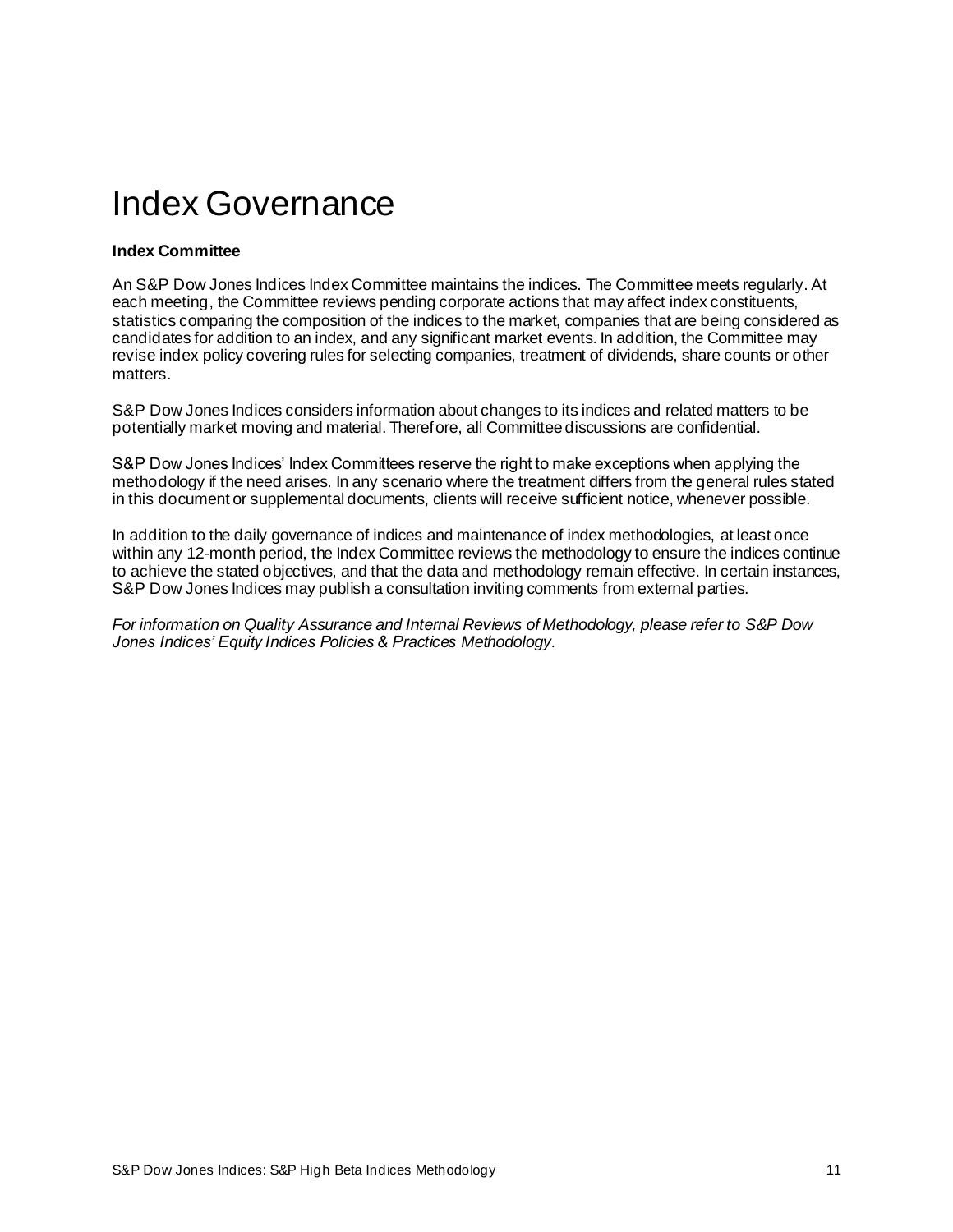# <span id="page-12-0"></span>Index Policy

### <span id="page-12-1"></span>**Announcements**

All index constituents are evaluated daily for data needed to calculate index levels and returns. All events affecting the daily index calculation are typically announced in advance via the Index Corporate Events report (.SDE), delivered daily to all clients. Any unusual treatment of a corporate action or short notice of an event may be communicated via email to clients.

*For more information, please refer to the Announcements section of S&P Dow Jones Indices' Equity Indices Policies & Practices Methodology.*

#### <span id="page-12-2"></span>**Pro-forma Files**

In addition to the corporate events file (.SDE), S&P Dow Jones Indices provides constituent pro-forma files each time the indices rebalance. The pro-forma file is typically provided daily in advance of the rebalancing date and contains all constituents and their corresponding weights and index shares effective for the upcoming rebalancing.

*Please visi[t www.spglobal/spdji.com](http://www.spdji.com/) for a complete schedule of rebalancing timelines and pro-forma delivery times.*

#### <span id="page-12-3"></span>**Holiday Schedule**

The indices are calculated daily, throughout the calendar year. The only days an index is not calculated are on days when all exchanges where an index's constituents are listed are officially closed.

<span id="page-12-4"></span>*A complete holiday schedule for the year is available a[t www.spglobal/spdji.com](http://www.spdji.com/).*

#### **Rebalancing**

The Index Committee may change the date of a given rebalancing for reasons including market holidays occurring on or around the scheduled rebalancing date. Any such change will be announced with proper advance notice where possible.

#### <span id="page-12-5"></span>**Unexpected Exchange Closures**

For information on Unexpected Exchange Closures, please refer to S&P Dow Jones Indices' Equity Indices Policies & Practices Methodology.

#### <span id="page-12-6"></span>**Recalculation Policy**

For information on the recalculation policy, please refer to S&P Dow Jones Indices' Equity Indices Policies & Practices Methodology.

#### <span id="page-12-7"></span>**Real-Time Calculation**

Real-time, intra-day, index calculations are executed for certain indices whenever any of their primary exchanges are open. Real-time indices are not restated.

*For information on Calculations and Pricing Disruptions, Expert Judgment and Data Hierarchy, please refer to S&P Dow Jones Indices' Equity Indices Policies & Practices Methodology*.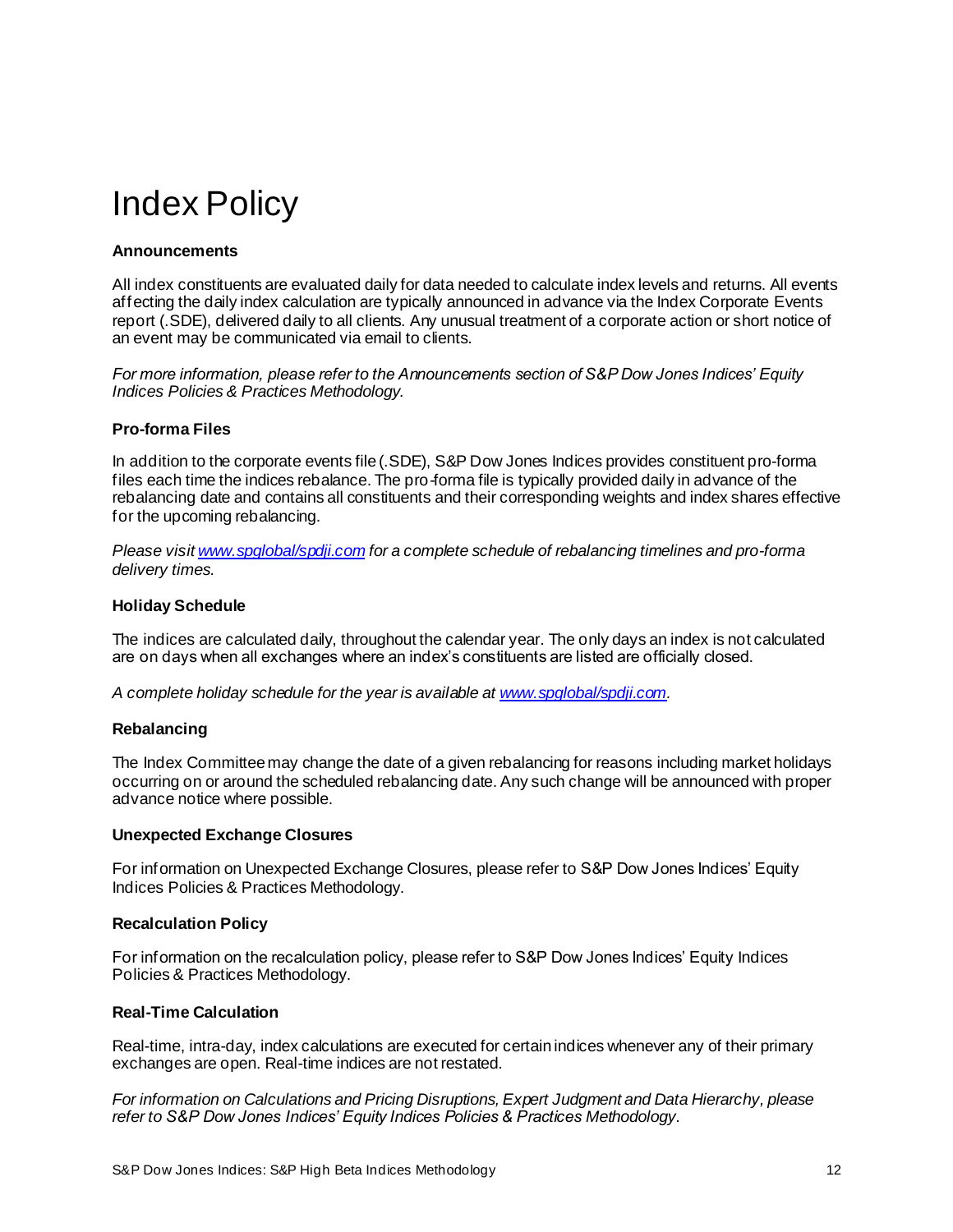### <span id="page-13-0"></span>**Contact Information**

For questions regarding an index, please contact[: index\\_services@spglobal.com](mailto:index_services@spglobal.com).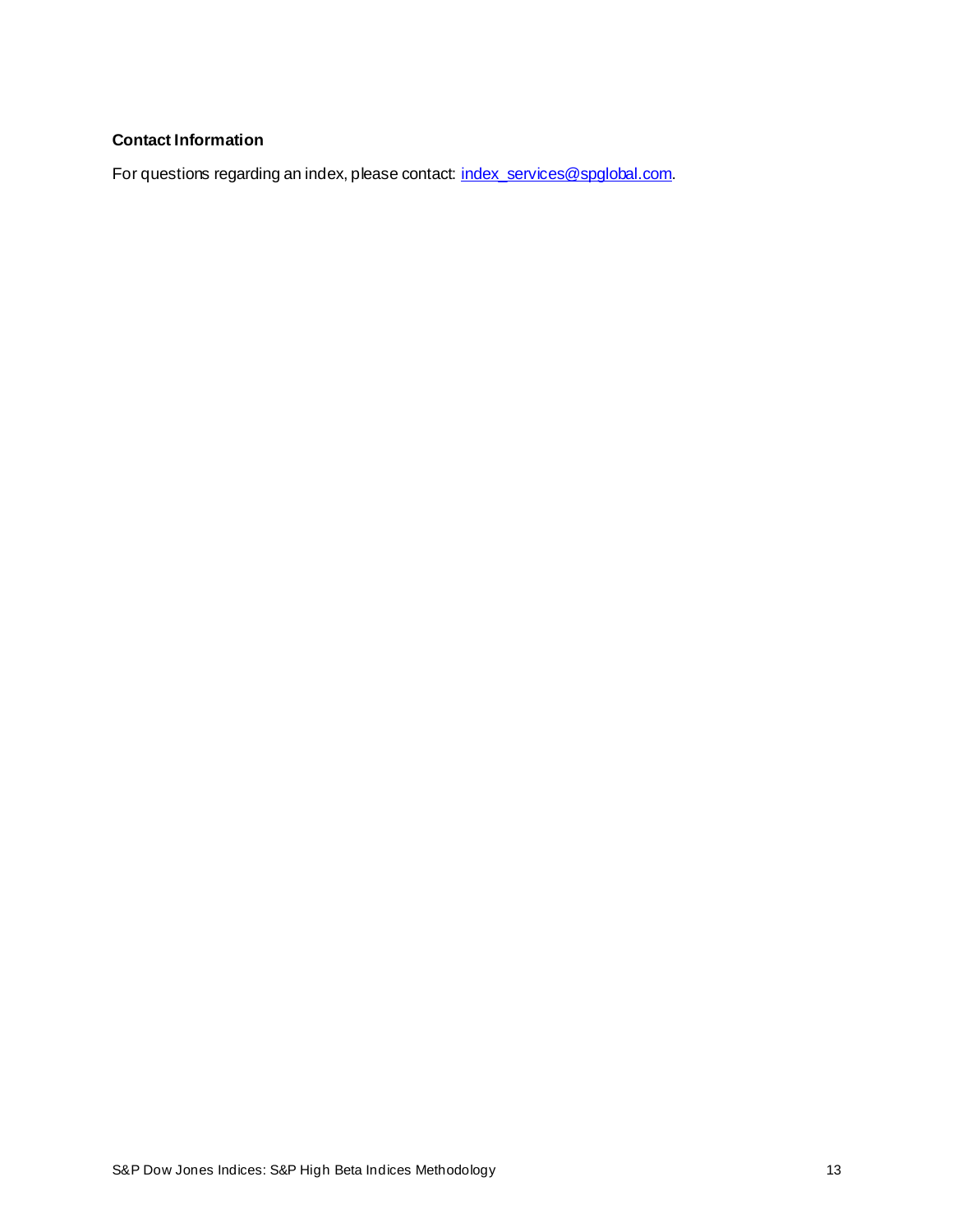# <span id="page-14-0"></span>Index Dissemination

Index levels are available through S&P Dow Jones Indices' Web site at *[www.spglobal/spdji.com](http://www.spdji.com/),* major quote vendors (see codes below), numerous investment-oriented Web sites, and various print and electronic media.

### <span id="page-14-1"></span>**Tickers**

The table below lists headline indices covered by this document. All versions of the below indices that may exist are also covered by this document. Please refer to the *[S&P DJI Methodology & Regulatory](https://www.spglobal.com/spdji/en/governance/methodology-and-regulatory-status/)  [Status Database](https://www.spglobal.com/spdji/en/governance/methodology-and-regulatory-status/)* for a complete list of indices covered by this document.

| <b>Index</b>                                    | <b>Return Type</b>      | <b>Bloomberg</b> | <b>Refinitiv</b> |
|-------------------------------------------------|-------------------------|------------------|------------------|
| S&P 500 High Beta Index                         | Price Return            | SP5HBI           | .SP5HBI          |
|                                                 | <b>Total Return</b>     | SP5HBIT          | .SP5HBIT         |
| S&P 500 High Beta Index (CAD Hedged)            | Price Return            | <b>SPXHBCH</b>   | .SPXHBCH         |
|                                                 | <b>Total Return</b>     | <b>SPXHBCHT</b>  | .SPXHBCHT        |
|                                                 | <b>Net Total Return</b> | <b>SPXHBCHN</b>  | .SPXHBCHN        |
| S&P 500 Enhanced Beta 50 Index                  | Price Return            | SP5EB5UP         | .SP5EB5UP        |
|                                                 | <b>Total Return</b>     | SP5EB5UT         | .SP5EB5UT        |
| S&P MidCap 400 High Beta Index                  | Price Return            | SP4HBI           |                  |
|                                                 | <b>Total Return</b>     | SP4HBIT          |                  |
|                                                 | <b>Net Total Return</b> | SP4HBIN          |                  |
| S&P SmallCap 600 High Beta Index                | Price Return            | SP6HBI           | --               |
|                                                 | <b>Total Return</b>     | SP6HBIT          |                  |
|                                                 | <b>Net Total Return</b> | SP6HBIN          |                  |
| S&P BMI International Developed High Beta Index | <b>Price Return</b>     | <b>SPIDHBI</b>   | SPIDHBI.         |
|                                                 | <b>Total Return</b>     | <b>SPIDHBIT</b>  | .SPIDHBIT        |
|                                                 | <b>Net Total Return</b> | <b>SPIDHBIN</b>  | .SPIDHBIN        |
| S&P BMI Emerging Markets High Beta Index        | Price Return            | <b>SPEMHBI</b>   | .SPEMHBI         |
|                                                 | <b>Total Return</b>     | <b>SPEMHBIT</b>  | .SPEMHBIT        |
|                                                 | <b>Net Total Return</b> | <b>SPEMHBIN</b>  | .SPEMHBIN        |
| S&P Europe 350 Enhanced Beta 50 Index           | Price Return            | SPE3E5EP         | SPE3E5EP         |
|                                                 | <b>Total Return</b>     | SPE3E5ET         | .SPE3E5ET        |
| S&P SmallCap 600 High Beta 100 Index            | <b>Price Return</b>     |                  |                  |
|                                                 | Total return            |                  |                  |

### <span id="page-14-2"></span>**Index Data**

Daily index level data is available via subscription.

<span id="page-14-3"></span>*For product information, please contact S&P Dow Jones Indices[, www.spglobal/spdji.com/contact-us](http://www.spdji.com/contact-us).* 

#### **Web site**

*For further information, please refer to S&P Dow Jones Indices' Web site a[t www.spglobal/spdji.com](http://www.spdji.com/).*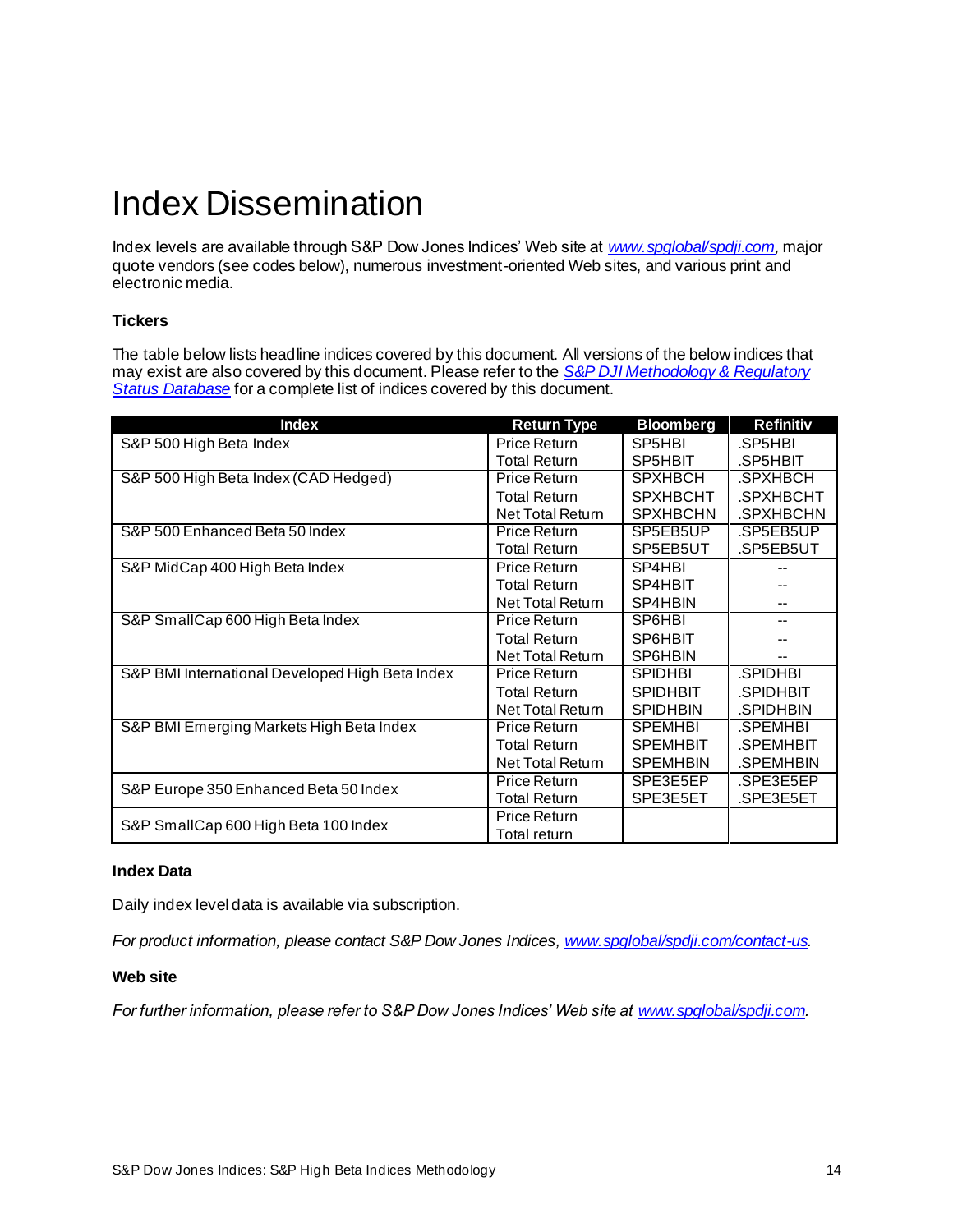# <span id="page-15-0"></span>Appendix I

### <span id="page-15-1"></span>**Methodology Changes**

Methodology changes since January 1, 2015 are as follows:

|                                                           | <b>Effective Date</b> | Methodology                                                                                                                                                                                                                                                                                                                                                                                                                                                                                                                                                                                                                                                                                                                                                                                                      |                                                                                                                                                                                                                                                                                                                     |
|-----------------------------------------------------------|-----------------------|------------------------------------------------------------------------------------------------------------------------------------------------------------------------------------------------------------------------------------------------------------------------------------------------------------------------------------------------------------------------------------------------------------------------------------------------------------------------------------------------------------------------------------------------------------------------------------------------------------------------------------------------------------------------------------------------------------------------------------------------------------------------------------------------------------------|---------------------------------------------------------------------------------------------------------------------------------------------------------------------------------------------------------------------------------------------------------------------------------------------------------------------|
| Change                                                    | (After Close)         | <b>Previous</b>                                                                                                                                                                                                                                                                                                                                                                                                                                                                                                                                                                                                                                                                                                                                                                                                  | <b>Updated</b>                                                                                                                                                                                                                                                                                                      |
| Rebalancing<br>- Calculation<br>of Index<br><b>Shares</b> | 04/29/2020            | Constituents' shares for the S&P 500 High<br>Beta Index, S&P MidCap 400 High Beta<br>Index, and S&P SmallCap 600 High Beta<br>Index are calculated using the closing prices<br>on the second Friday of the rebalancing<br>month as the reference price.<br>Constituents' shares for all other High Beta<br>Indices are calculated using the closing<br>prices on the Wednesday prior to the                                                                                                                                                                                                                                                                                                                                                                                                                      | Constituents' index shares are calculated<br>using the closing prices on the Wednesday<br>prior to the second Friday of the rebalancing<br>month as the reference price.                                                                                                                                            |
|                                                           |                       | second Friday of the rebalancing month as                                                                                                                                                                                                                                                                                                                                                                                                                                                                                                                                                                                                                                                                                                                                                                        |                                                                                                                                                                                                                                                                                                                     |
| Dual Listed<br>Companies                                  | 06/19/2017            | the reference price.                                                                                                                                                                                                                                                                                                                                                                                                                                                                                                                                                                                                                                                                                                                                                                                             | Some companies may have more than one<br>listing in the respective benchmark index. In<br>the S&P High Beta Indices, each company<br>is represented once by the primary listing,<br>which is generally the most liquid listing.                                                                                     |
| Treatment of<br>Spin-offs                                 | 09/30/2015            | Spin offs are generally not added to the<br>indices and there is no weight change to the<br>parent stock. The price of the parent<br>company is adjusted to the Price of the<br>Parent Company minus (the Price of the<br>Spun-off Company/Share Exchange Ratio).<br>Index shares change so that the company's<br>weight remains the same as its weight<br>before the spin off. There is no index divisor<br>change.<br>When the price of the spin-off is not known,<br>the spun-off company is added to the index<br>at a zero price. Once the spun-off company<br>trades, the company is dropped from the<br>index and the parent's index shares are<br>adjusted so that the company's weight<br>remains the same as the combined weight<br>of parent and spin-off, determined on the<br>first day of trading. | The spun-off company is added to all the<br>indices of which the parent is a constituent,<br>at a zero price at the market close of the day<br>before the ex-date (with no divisor<br>adjustment). The spun-off company is<br>removed after at least one day of regular<br>way trading (with a divisor adjustment). |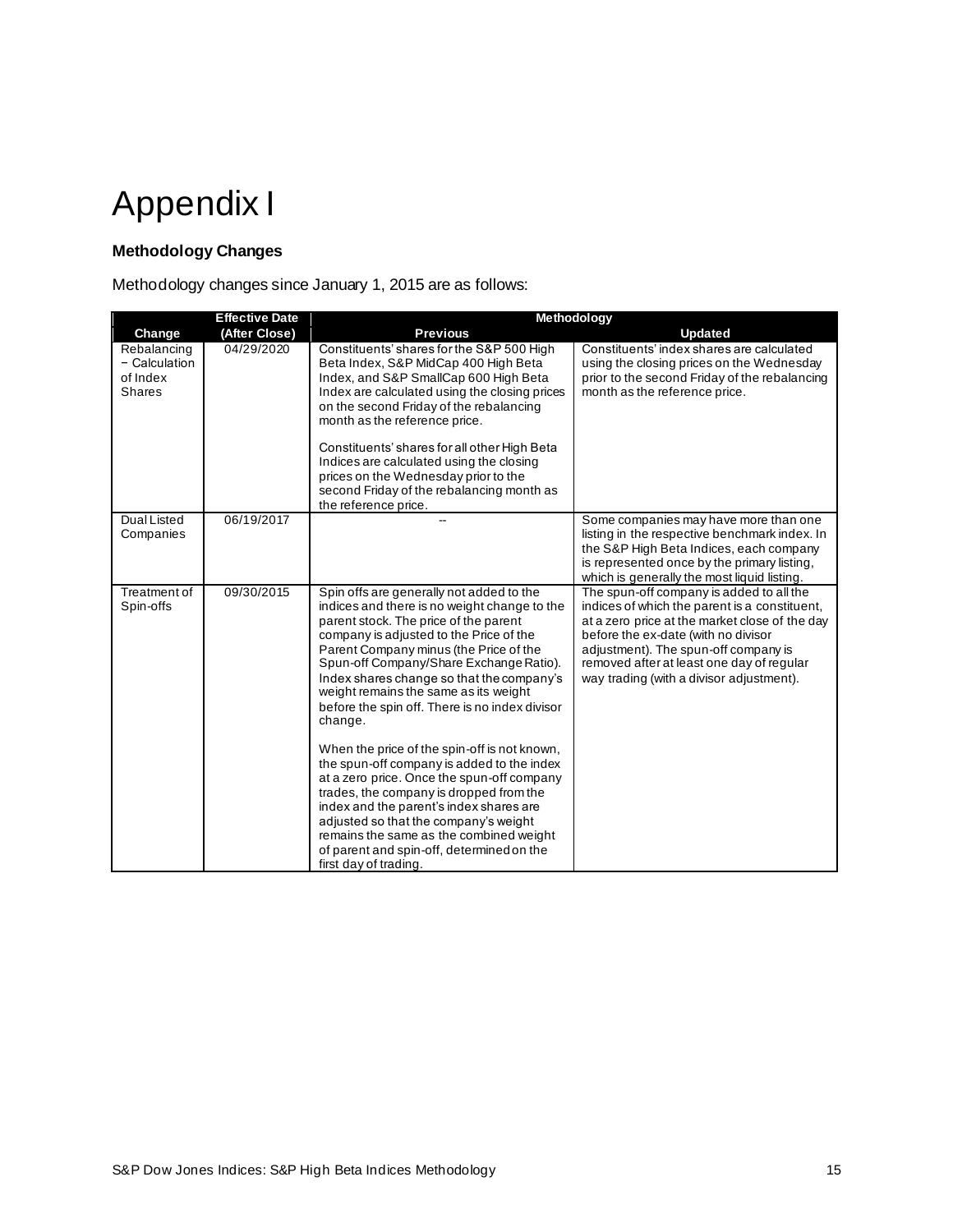# <span id="page-16-0"></span>Appendix II

### <span id="page-16-1"></span>**EU Required ESG Disclosures**

| <b>EXPLANATION OF HOW ENVIRONMENTAL, SOCIAL &amp; GOVERNANCE (ESG) FACTORS ARE</b> |                                                                         |                                                       |  |  |  |
|------------------------------------------------------------------------------------|-------------------------------------------------------------------------|-------------------------------------------------------|--|--|--|
|                                                                                    | REFLECTED IN THE KEY ELEMENTS OF THE BENCHMARK METHODOLOGY <sup>4</sup> |                                                       |  |  |  |
| 1.                                                                                 | Name of the benchmark administrator.                                    | S&P Dow Jones Indices LLC.                            |  |  |  |
| 2.                                                                                 | Underlying asset class of the ESG                                       | N/A                                                   |  |  |  |
|                                                                                    | benchmark. <sup>5</sup>                                                 |                                                       |  |  |  |
| 3.                                                                                 | Name of the S&P Dow Jones Indices                                       | <b>S&amp;P DJI Equity Indices Benchmark Statement</b> |  |  |  |
|                                                                                    | benchmark or family of benchmarks.                                      |                                                       |  |  |  |
|                                                                                    | Do any of the indices maintained by this                                |                                                       |  |  |  |
| 4.                                                                                 | methodology take into account ESG                                       | No                                                    |  |  |  |
|                                                                                    | factors?                                                                |                                                       |  |  |  |
| Appendix latest update:                                                            |                                                                         | January 2021                                          |  |  |  |
| Appendix first publication:                                                        |                                                                         | January 2021                                          |  |  |  |

<sup>&</sup>lt;sup>4</sup> The information contained in this Appendix is intended to meet the requirements of the European Union Commission Delegated Regulation (EU) 2020/1817 supplementing Regulation (EU) 2016/1011 of the European Parliament and of the Council as regards the minimum content of the explanation of how environmental, social and governance factors are reflected in the benchmark methodology. 5

The 'underlying assets' are defined in European Union Commission Delegated Regulation (EU) 2020/1816 supplementing Regulation (EU) 2016/1011 of the European Parliament and of the Council as regards the explanation in the benchmark statement of how environmental, social and governance factors are reflected in each benchmark provided and published.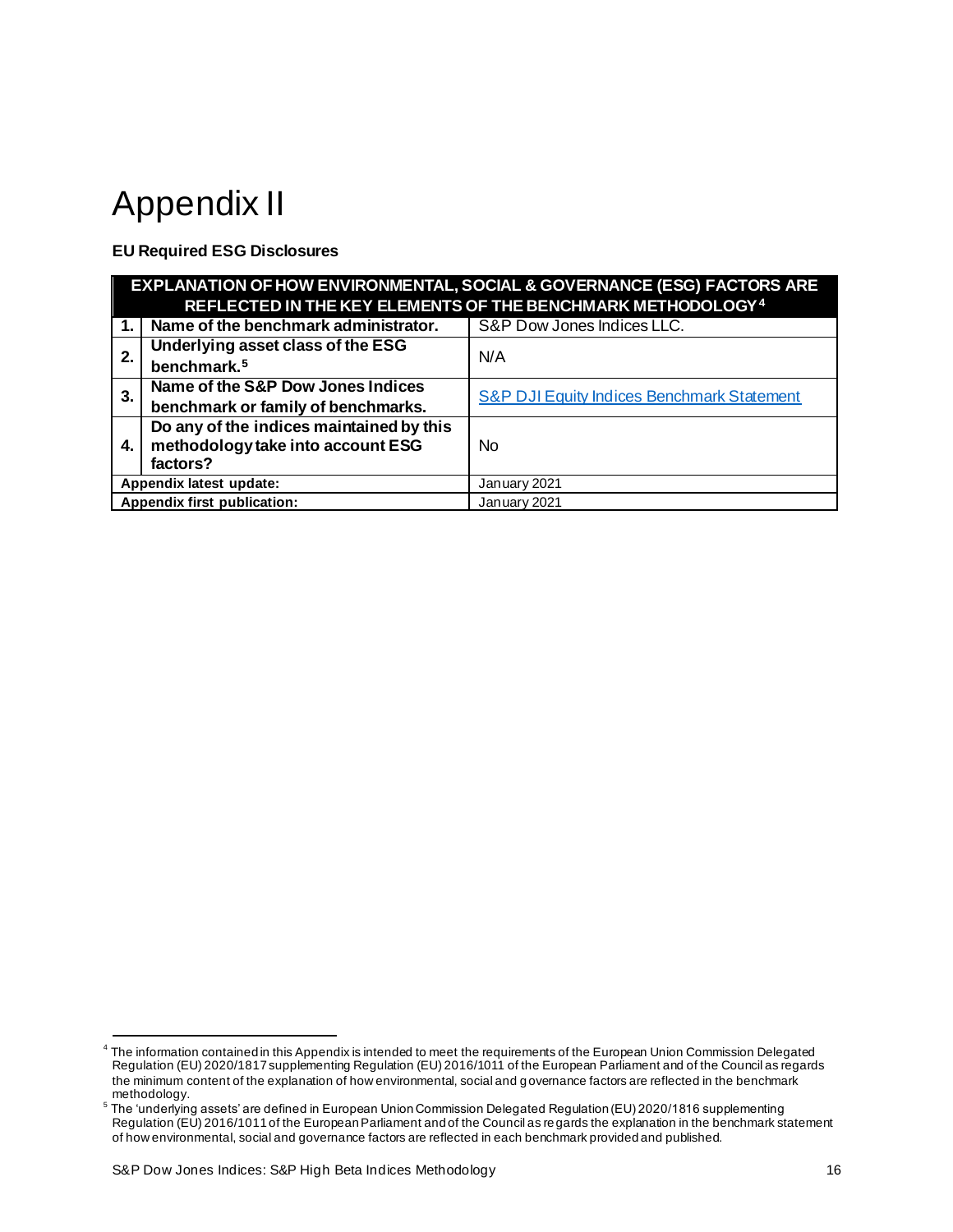### <span id="page-17-0"></span>Disclaimer

© 2022 S&P Dow Jones Indices. All rights reserved. S&P, S&P 500, S&P 500 LOW VOLATILITY INDEX, S&P 100, S&P COMPOSITE 1500, S&P 400, S&P MIDCAP 400, S&P 600, S&P SMALLCAP 600, S&P GIVI, GLOBAL TITANS, DIVIDEND ARISTOCRATS, S&P TARGET DATE INDICES, S&P PRISM, S&P STRIDE, GICS, SPIVA, SPDR and INDEXOLOGY are registered trademarks of S&P Global, Inc. ("S&P Global") or its affiliates. DOW JONES, DJ, DJIA, THE DOW and DOW JONES INDUSTRIAL AVERAGE are registered trademarks of Dow Jones Trademark Holdings LLC ("Dow Jones"). These trademarks together with others have been licensed to S&P Dow Jones Indices LLC. Redistribution or reproduction in whole or in part are prohibited without written permission of S&P Dow Jones Indices LLC. This document does not constitute an offer of services in jurisdictions where S&P Dow Jones Indices LLC, S&P Global, Dow Jones or their respective affiliates (collectively "S&P Dow Jones Indices") do not have the necessary licenses. Except for certain custom index calculation services, all information provided by S&P Dow Jones Indices is impersonal and not tailored to the needs of any person, entity or group of persons. S&P Dow Jones Indices receives compensation in connection with licensing its indices to third parties and providing custom calculation services. Past performance of an index is not an indication or guarantee of future results.

It is not possible to invest directly in an index. Exposure to an asset class represented by an index may be available through investable instruments based on that index. S&P Dow Jones Indices does not sponsor, endorse, sell, promote or manage any investment fund or other investment vehicle that is offered by third parties and that seeks to provide an investment return based on the performance of any index. S&P Dow Jones Indices makes no assurance that investment products based on the index will accurately track index performance or provide positive investment returns. S&P Dow Jones Indices LLC is not an investment advisor, and S&P Dow Jones Indices makes no representation regarding the advisability of investing in any such investment fund or other investment vehicle. A decision to invest in any such investment fund or other investment vehicle should not be made in reliance on any of the statements set forth in this document. Prospective investors are advised to make an investment in any such fund or other vehicle only after carefully considering the risks associated with investing in such funds, as detailed in an offering memorandum or similar document that is prepared by or on behalf of the issuer of the investment fund or other investment product or vehicle. S&P Dow Jones Indices LLC is not a tax advisor. A tax advisor should be consulted to evaluate the impact of any tax-exempt securities on portfolios and the tax consequences of making any particular investment decision. Inclusion of a security within an index is not a recommendation by S&P Dow Jones Indices to buy, sell, or hold such security, nor is it considered to be investment advice.

These materials have been prepared solely for informational purposes based upon information generally available to the public and from sources believed to be reliable. No content contained in these materials (including index data, ratings, credit-related analyses and data, research, valuations, model, software or other application or output therefrom) or any part thereof ("Content") may be modified, reverseengineered, reproduced or distributed in any form or by any means, or stored in a database or retrieval system, without the prior written permission of S&P Dow Jones Indices. The Content shall not be used for any unlawful or unauthorized purposes. S&P Dow Jones Indices and its third-party data providers and licensors (collectively "S&P Dow Jones Indices Parties") do not guarantee the accuracy, completeness, timeliness or availability of the Content. S&P Dow Jones Indices Parties are not responsible for any errors or omissions, regardless of the cause, for the results obtained from the use of the Content. THE CONTENT IS PROVIDED ON AN "AS IS" BASIS. S&P DOW JONES INDICES PARTIES DISCLAIM ANY AND ALL EXPRESS OR IMPLIED WARRANTIES, INCLUDING, BUT NOT LIMITED TO, ANY WARRANTIES OF MERCHANTABILITY OR FITNESS FOR A PARTICULAR PURPOSE OR USE, FREEDOM FROM BUGS, SOFTWARE ERRORS OR DEFECTS, THAT THE CONTENT'S FUNCTIONING WILL BE UNINTERRUPTED OR THAT THE CONTENT WILL OPERATE WITH ANY SOFTWARE OR HARDWARE CONFIGURATION. In no event shall S&P Dow Jones Indices Parties be